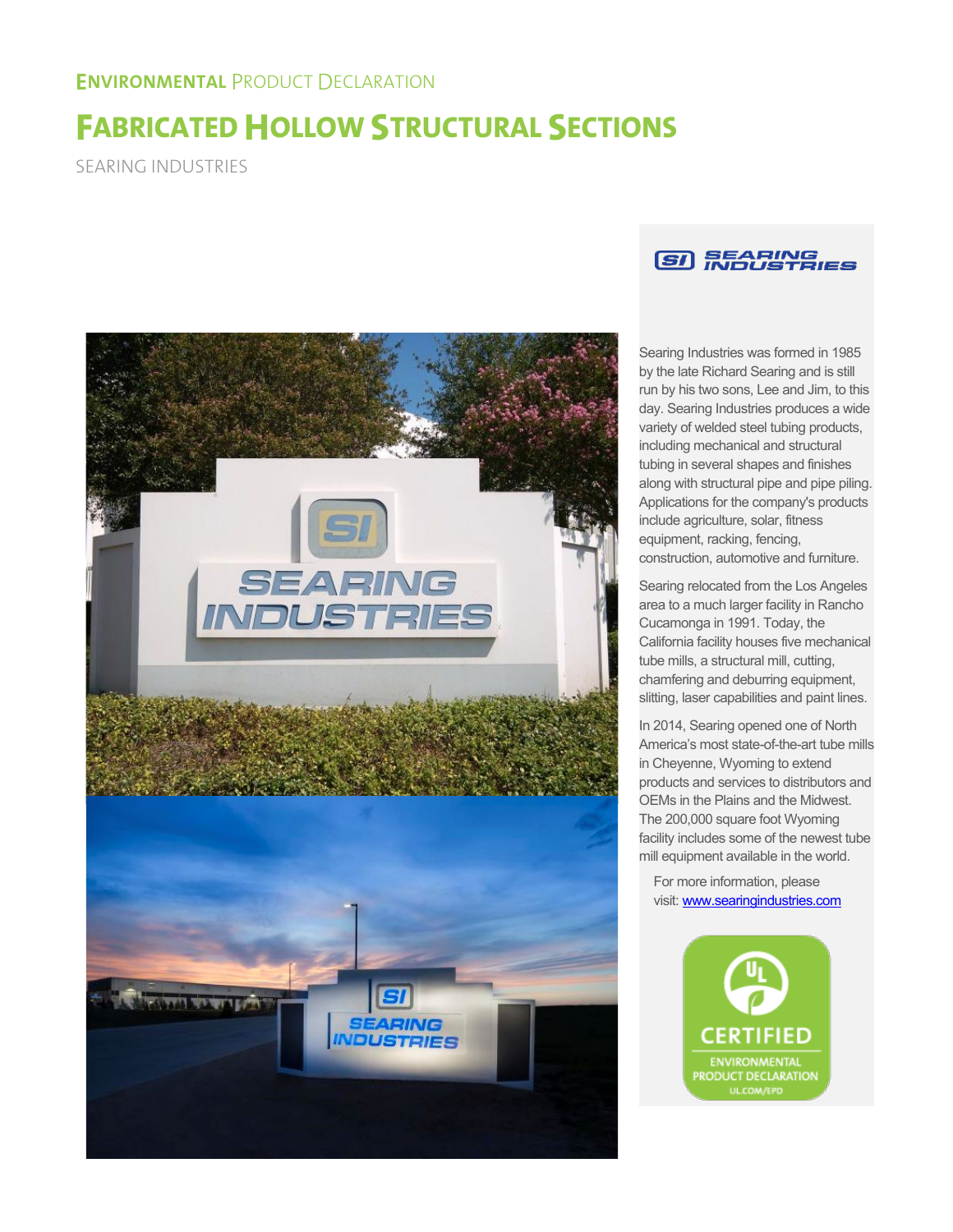

**According to ISO 14025 and ISO 21930:2017**

| EPD PROGRAM AND PROGRAM OPERATOR<br>NAME, ADDRESS, LOGO, AND WEBSITE                                                                                                                                                                                                                                                                                                                      | <b>UL Environment</b><br>333 Pfingsten Road Northbrook, IL 60611 |                                                                                                                                                                        | https://www.ul.com<br>https://spot.ul.com |  |  |
|-------------------------------------------------------------------------------------------------------------------------------------------------------------------------------------------------------------------------------------------------------------------------------------------------------------------------------------------------------------------------------------------|------------------------------------------------------------------|------------------------------------------------------------------------------------------------------------------------------------------------------------------------|-------------------------------------------|--|--|
| <b>GENERAL PROGRAM INSTRUCTIONS</b><br>AND VERSION NUMBER                                                                                                                                                                                                                                                                                                                                 | General Program Instructions v.2.5 March 2020                    |                                                                                                                                                                        |                                           |  |  |
| <b>ASSOCIATION NAME AND ADDRESS</b>                                                                                                                                                                                                                                                                                                                                                       |                                                                  | Searing Industries, 8901 Arrow Route, Rancho Cucamonga, CA 91730                                                                                                       |                                           |  |  |
| <b>DECLARATION NUMBER</b>                                                                                                                                                                                                                                                                                                                                                                 | 4790324337.101.1                                                 |                                                                                                                                                                        |                                           |  |  |
| <b>DECLARED PRODUCT &amp; DECLARED UNIT</b>                                                                                                                                                                                                                                                                                                                                               | Hollow structural steel sections, 1 metric ton                   |                                                                                                                                                                        |                                           |  |  |
| REFERENCE PCR AND VERSION NUMBER                                                                                                                                                                                                                                                                                                                                                          | Requirements (UL Environment, V2.0, 08.26.2020).                 | Part A: Calculation Rules for the LCA and Requirements Project Report, (IBU/UL<br>Environment, V3.2, 12.12.2018) and Part B: Designated Steel Construction Product EPD |                                           |  |  |
| <b>DESCRIPTION OF PRODUCT APPLICATION/USE</b>                                                                                                                                                                                                                                                                                                                                             | Hollow structural steel sections used in construction            |                                                                                                                                                                        |                                           |  |  |
| <b>MARKETS OF APPLICABILITY</b>                                                                                                                                                                                                                                                                                                                                                           | North America                                                    |                                                                                                                                                                        |                                           |  |  |
| DATE OF ISSUE                                                                                                                                                                                                                                                                                                                                                                             | March 22, 2022                                                   |                                                                                                                                                                        |                                           |  |  |
| PERIOD OF VALIDITY                                                                                                                                                                                                                                                                                                                                                                        |                                                                  |                                                                                                                                                                        |                                           |  |  |
| EPD TYPE                                                                                                                                                                                                                                                                                                                                                                                  | Product specific                                                 |                                                                                                                                                                        |                                           |  |  |
| <b>EPD SCOPE</b>                                                                                                                                                                                                                                                                                                                                                                          | Cradle to gate                                                   |                                                                                                                                                                        |                                           |  |  |
| YEAR(S) OF REPORTED PRIMARY DATA                                                                                                                                                                                                                                                                                                                                                          | 2019-2020                                                        |                                                                                                                                                                        |                                           |  |  |
| <b>LCA SOFTWARE &amp; VERSION NUMBER</b>                                                                                                                                                                                                                                                                                                                                                  | GaBi v10                                                         |                                                                                                                                                                        |                                           |  |  |
| LCI DATABASE(S) & VERSION NUMBER                                                                                                                                                                                                                                                                                                                                                          | GaBi 2021 (CUP 2021.2)                                           |                                                                                                                                                                        |                                           |  |  |
| <b>LCIA METHODOLOGY &amp; VERSION NUMBER</b>                                                                                                                                                                                                                                                                                                                                              | IPCC AR5 + TRACI 2.1                                             |                                                                                                                                                                        |                                           |  |  |
|                                                                                                                                                                                                                                                                                                                                                                                           |                                                                  | <b>UL Environment</b>                                                                                                                                                  |                                           |  |  |
| The sub-category PCR review was conducted by:                                                                                                                                                                                                                                                                                                                                             |                                                                  | <b>PCR Review Panel</b>                                                                                                                                                |                                           |  |  |
|                                                                                                                                                                                                                                                                                                                                                                                           |                                                                  | epd@ul.com                                                                                                                                                             |                                           |  |  |
| This declaration was independently verified in accordance with ISO 14025: 2006.<br>The UL Environment "Part A: Calculation Rules for the Life Cycle Assessment and<br>Requirements on the Project Report", v3.2 (December 2018), in conformance with<br>ISO 21930:2017, serves as the core PCR, with additional considerations from the<br>USGBC/UL Environment Part A Enhancement (2017) | CooperMcC                                                        |                                                                                                                                                                        |                                           |  |  |
| $\Box$ INTERNAL $\boxtimes$ EXTERNAL                                                                                                                                                                                                                                                                                                                                                      |                                                                  | Cooper McCollum, UL Environment                                                                                                                                        |                                           |  |  |
| This life cycle assessment was conducted in accordance with ISO 14044 and the<br>reference PCR by:                                                                                                                                                                                                                                                                                        | Sphera Solutions Inc                                             |                                                                                                                                                                        |                                           |  |  |
| This life cycle assessment was independently verified in accordance with ISO<br>14044 and the reference PCR by:                                                                                                                                                                                                                                                                           |                                                                  |                                                                                                                                                                        |                                           |  |  |
| I H I T A T O U C                                                                                                                                                                                                                                                                                                                                                                         | James Mellentine, Thrive ESG                                     |                                                                                                                                                                        |                                           |  |  |

**LIMITATIONS** 

**Environment** 

The environmental impact results of steel products in this document are based on a declared unit and therefore do not provide sufficient information to establish comparisons. The results shall not be used for comparisons without knowledge of how the physical properties of the steel product impact the precise function at the construction level. The environmental impact results shall be converted to a functional unit basis before any comparison is attempted. See the results section for additional EPD comparability guidelines.

Environmental declarations from different programs (ISO 14025) may not be comparable.

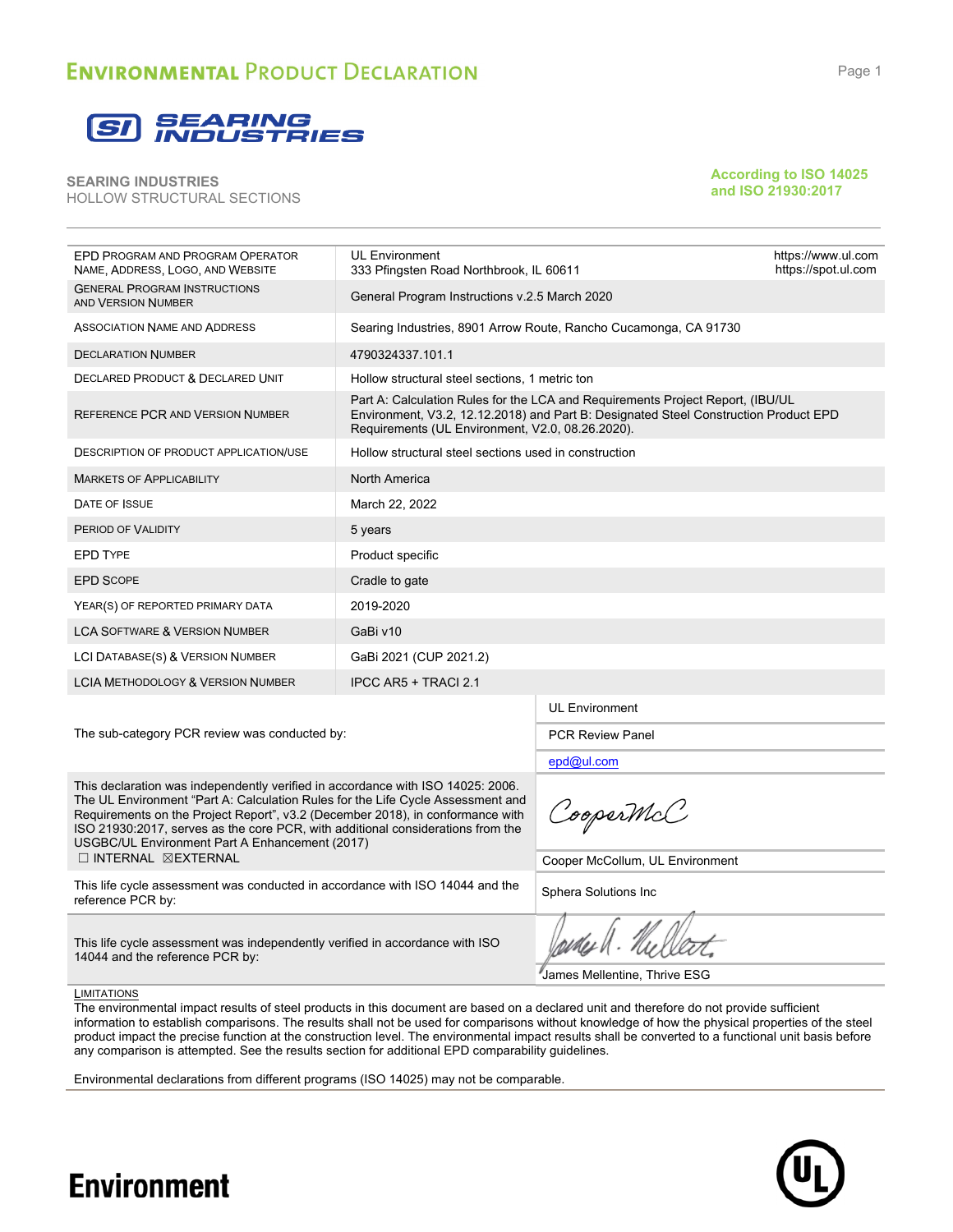

**According to ISO 14025 and ISO 21930:2017**

### **General Information**

### **Description of Organization**

This environmental product declaration (EPD) represents hollow structural sections (HSS) produced by Searing Industries in Rancho Cucamonga, CA and Cheyenne, WY.

### **Product Description**

### **Product Specification**

Steel tubes covered under this declaration represent hollow structural sections, structural pipe, pipe piling, ornamental squares and rectangles, and mechanical rounds and speciality ovals. These products are used in agriculture, solar, fitness equipment, racking, fencing, construction, automotive and furniture applications.

Products produced by Searing Industries are defined by the following ASTM standards.

- ASTM A252 | Standard Specification for Welded and Seamless Steel Pipe Piles
- ASTM A500 | Standard Specification for Cold-Formed Welded and Seamless Carbon Steel Structural Tubing in Rounds and Shapes
- ASTM A513 | Standard Specification for Electric-Resistance-Welded Carbon and Alloy Steel Mechanical **Tubing**
- ASTM A1085 | Standard Specification for Cold-Formed Welded Carbon Steel Hollow Structural Sections (HSS)

### **Flow Diagram**



### **Product Average**

The 2019 and 2020 production data used in this EPD considers HSS produced by Searing Industries during the year. The products are manufactured in the US. Results are weighted according to production totals at all locations based on the data. Facility-specific global warming potential results are provided in a separate table.

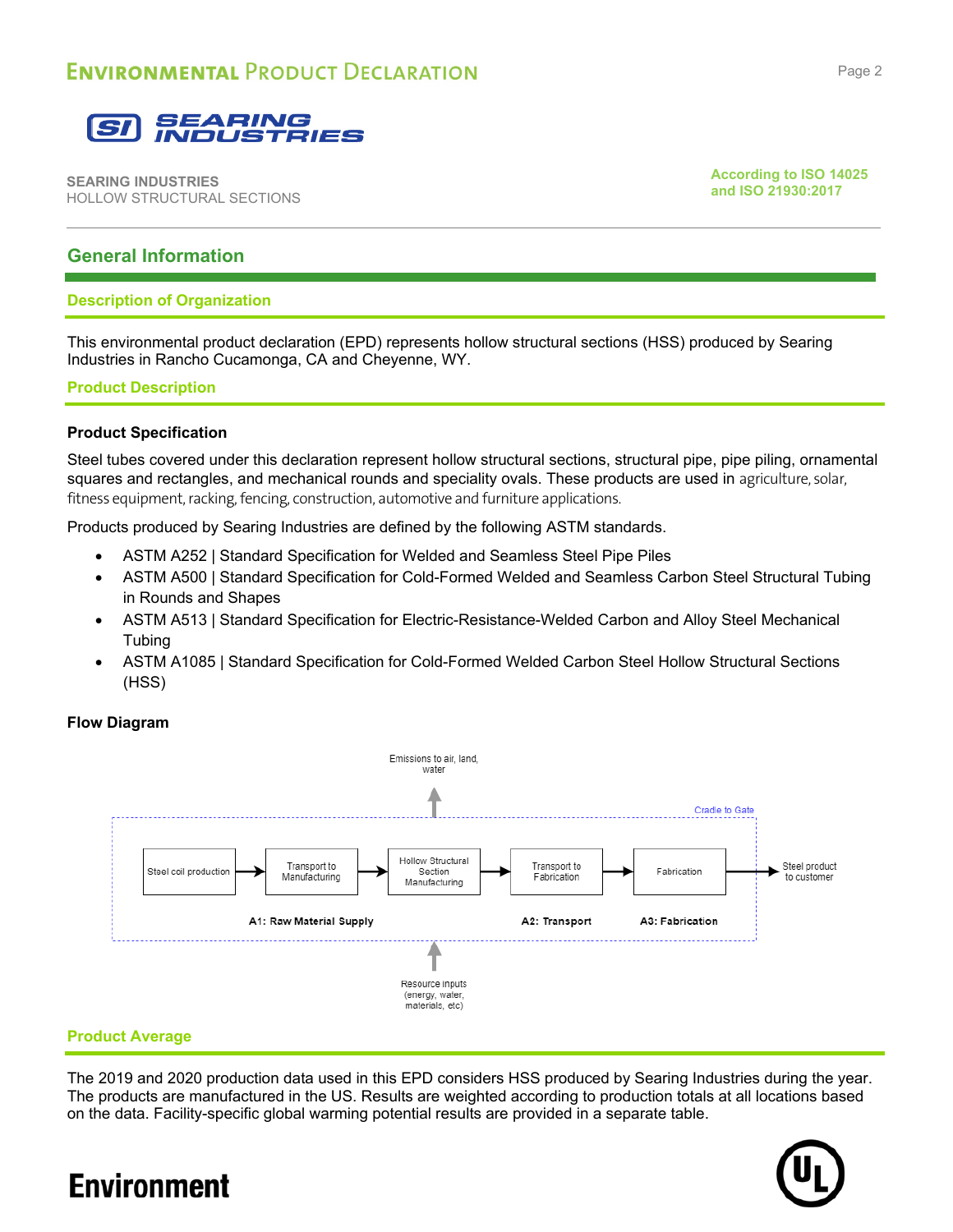

**According to ISO 14025 and ISO 21930:2017**

### **Application**

Searing's products are used in a wide array of construction and manufaturing applications. HSS and pipe piling are often relied upon for the structure of buildings and bridges while mechnical and ornamental tubing are widely used to create OEM products across almost every industry.

### **Material Composition**

Steel HSS products are made of carbon steel with a small percentage of alloy elements and paints included. The products do not contain any hazardous substances according to the Resource Conservation and Recovery Act (RCRA), Subtitle 3. The products do not release dangerous substances to the environment, including indoor air emissions, gamma or ionizing radiation, or chemicals released to air or leached to water and soil.

### **Methodological Framework**

### **Declared unit**

The declared unit for this EPD is one metric ton of steel construction products. Note that comparison of EPD results on a mass basis alone is insufficient and should consider the technical performance of the product.

| <b>Table 1. Declared unit</b>            |                           |              |  |  |  |  |  |  |
|------------------------------------------|---------------------------|--------------|--|--|--|--|--|--|
| <b>VALUE   UNIT</b><br>NAME <sup>1</sup> |                           |              |  |  |  |  |  |  |
| Declared unit                            |                           | 1 metric ton |  |  |  |  |  |  |
| Density (typical)                        | 7,850   kg/m <sup>3</sup> |              |  |  |  |  |  |  |

### **System Boundary**

This EPD is "cradle-to-gate" in scope. The life cycle stages included in the assessment represent the product stage (modules A1-A3).

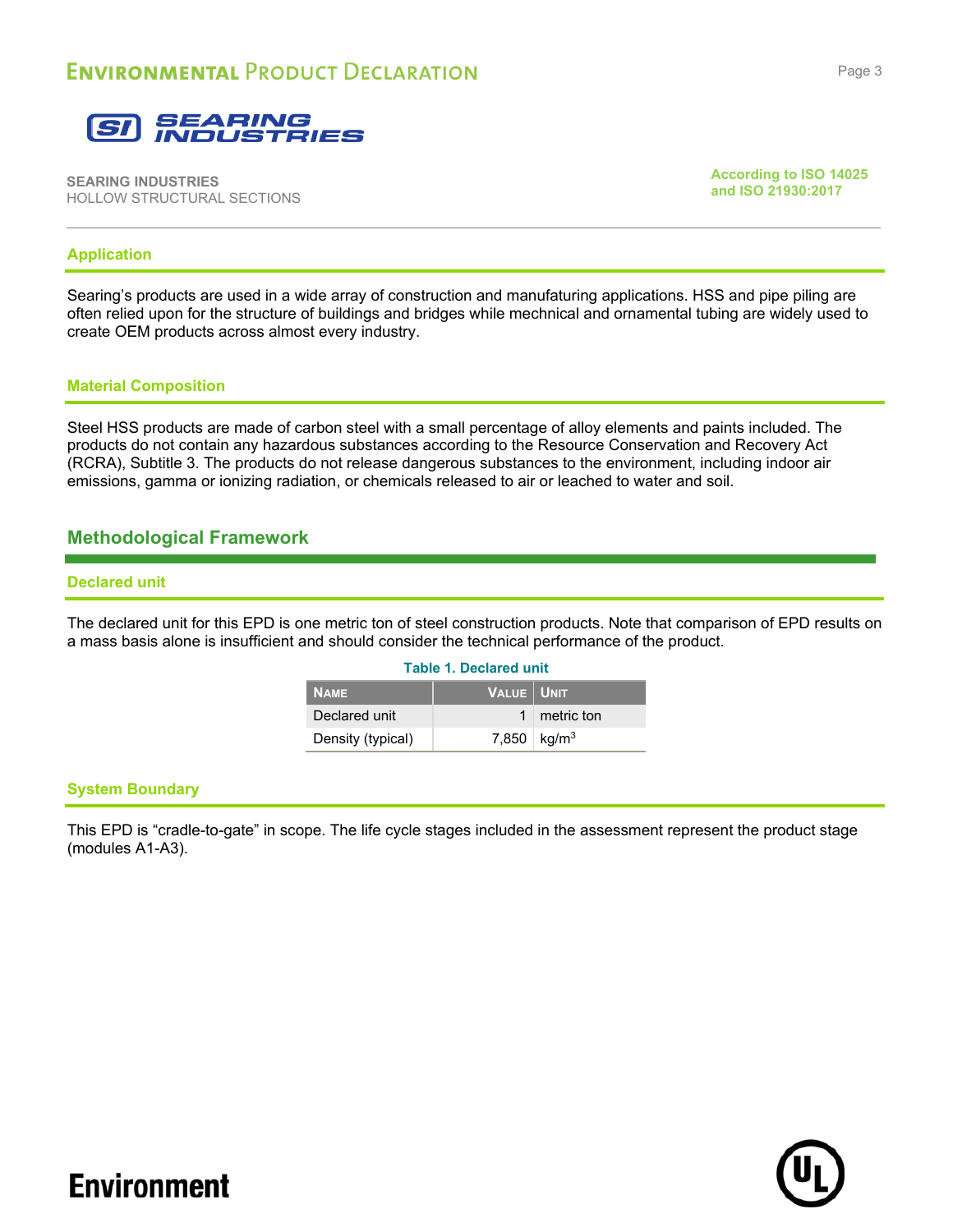

**According to ISO 14025 and ISO 21930:2017**

|                     | PRODUCT STAGE  |                | CONSTRUCT-                             | ION PROCESS<br><b>STAGE</b> | <b>USE STAGE</b> |             |            |             |               | <b>END OF LIFE STAGE</b>                                                           |                                                                     |                | <b>BENEFITS AND</b><br><b>LOADS</b><br><b>BEYOND THE</b><br><b>SYSTEM</b><br><b>BOUNDARY</b> |                     |                |                                                     |
|---------------------|----------------|----------------|----------------------------------------|-----------------------------|------------------|-------------|------------|-------------|---------------|------------------------------------------------------------------------------------|---------------------------------------------------------------------|----------------|----------------------------------------------------------------------------------------------|---------------------|----------------|-----------------------------------------------------|
| Raw material supply | Transport      | Manufacturing  | đ<br>gate<br>from<br>site<br>Transport | Assembly/Install            | <b>Jse</b>       | Maintenance | Repair     | Replacement | Refurbishment | Operational<br>Use During<br>Energy Use <sub>Loui</sub><br>Product Use<br>Building | Operational<br>During<br>Use<br>9se<br>Product<br>Building<br>Water | Deconstruction | ゼ<br>Transpo                                                                                 | processing<br>Waste | Disposal       | Recovery,<br>ng Potential<br>Reuse, Re<br>Recycling |
| A <sub>1</sub>      | A <sub>2</sub> | A <sub>3</sub> | A4                                     | A <sub>5</sub>              | <b>B1</b>        | <b>B2</b>   | <b>B3</b>  | <b>B4</b>   | <b>B5</b>     | <b>B6</b>                                                                          | <b>B7</b>                                                           | C <sub>1</sub> | C <sub>2</sub>                                                                               | C <sub>3</sub>      | C <sub>4</sub> | D                                                   |
| X                   | X              | X              | <b>MND</b>                             | <b>MND</b>                  | <b>MND</b>       | <b>MND</b>  | <b>MND</b> | <b>MND</b>  | <b>MND</b>    | <b>MND</b>                                                                         | <b>MND</b>                                                          | <b>MND</b>     | <b>MND</b>                                                                                   | <b>MND</b>          | <b>MND</b>     | <b>MND</b>                                          |

 $*$  X = module included, MND = module not declared

### **Allocation**

No multi-output allocation was required in the foreground system of the study. Allocation of background data (energy and materials) taken from the GaBi 2021 databases is documented online at http://www.gabisoftware.com/america/support/gabi/

### **Cut-off Rules**

In lieu of arbitrary cut-off criteria, all available energy and material flow data were included in the model for processes within the system boundary.

In cases where no matching life cycle inventories were available to represent a flow, proxy data were applied based on conservative assumptions regarding environmental impacts.

### **Data Sources**

The LCA model was created using the GaBi 10 software system for life cycle engineering, developed by Sphera (Sphera, 2021). Background life cycle inventory data for raw materials and processes were obtained from the GaBi 2021 database (CUP 2021.1). Primary manufacturing data were provided by Searing.

### **Data Quality**

A variety of tests and checks were performed by the LCA practitioner throughout the project to ensure high quality of the completed LCA. Checks included an extensive internal review of the project-specific LCA models developed as well as the background data used. A full data quality assessment is documented in the background report.

### **Period Under Review**

Primary data were collected for HSS production during the year 2019 and 2020. Background data for steel coil production was taken from AISI and represents steel production during 2017. This analysis is intended to represent production in 2020.

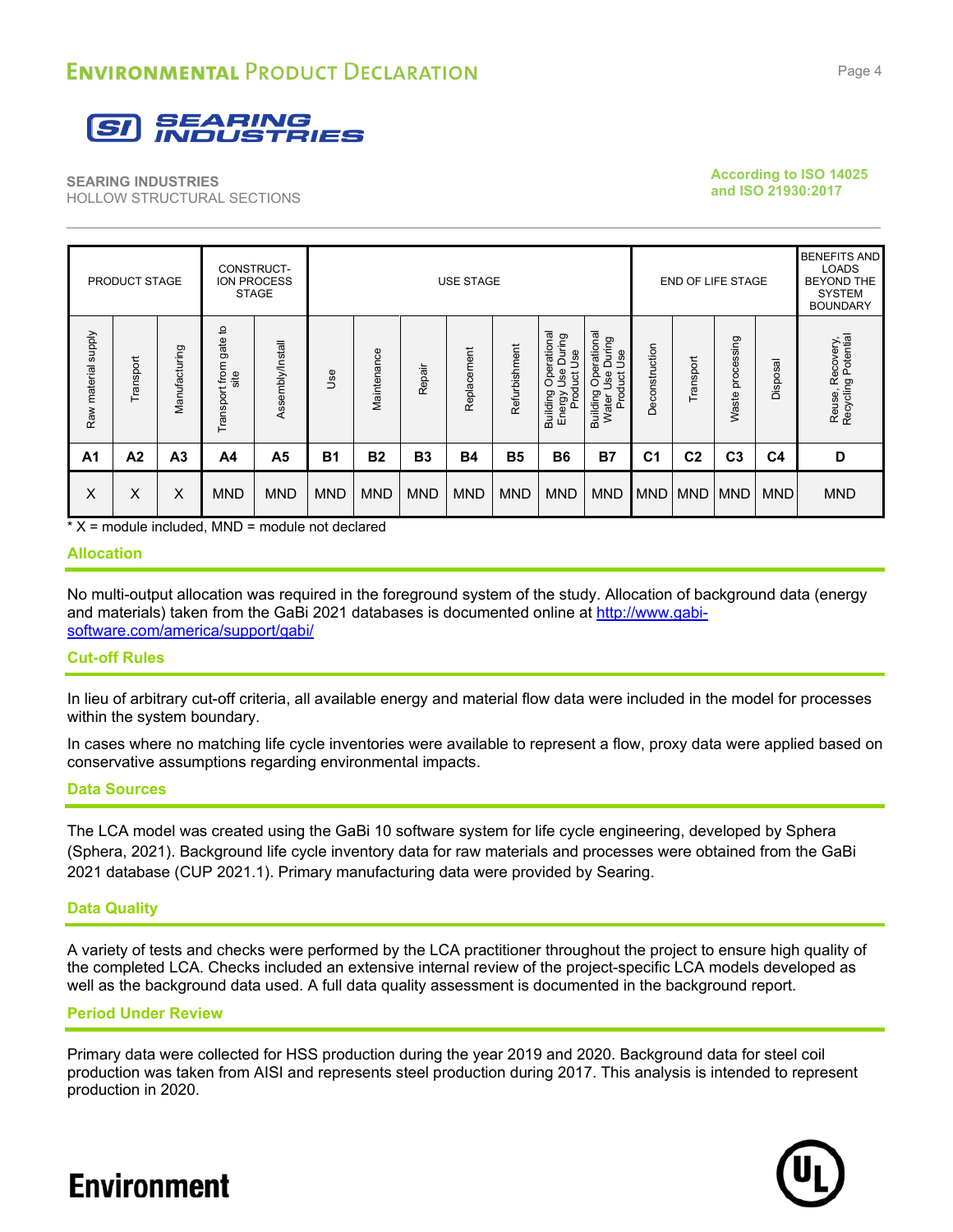

**According to ISO 14025 and ISO 21930:2017**

### **Estimates and Assumptions**

The underlying study was conducted in accordance with the PCR. While this EPD has been developed by industry experts to best represent the product system, real life environmental impacts of HSS products may extend beyond those defined in this document.

All of the raw materials and energy inputs have been modeled using processes and flows that closely follow actual production data on raw materials and processes. All of the reported material and energy flows have been accounted for. The HSS inventory data was collected as part of the STI industry-average EPD. Where inbound transportation data was incomplete, a distance of 500 miles by truck was used.

Proxy data were applied to some materials where no matching life cycle inventories were available, as documented in the background report.

### **Technical Information and Scenarios**

#### **Manufacturing**

Hollow structural sections are manufactured by cold-forming steel coil into tubes. Hot-rolled coil is first slit into sections of appropriate width. The narrower coils are then uncoiled and passed through a series of rollers that form the continuous sheet into tubes. Tube cross-sections can be rectangular, round, or elliptical, depending upon the intended application. The two edges of the coil are welded together via an electric resistance welding process and the product is then cut to length. Once manufactured, HSS can be powder coated or primed—or left uncoated. The tubes are subsequently packaged for shipment.

The primary input to HSS production is the steel itself, although small amounts of process and coating materials are needed. Electricity is used for manufacturing and to move the materials. Manufacturing produces some metal scrap. The scrap generated during manufacturing is assumed to be produced at the same quality as used by the upstream metal production processes. Therefore, the scrap from manufacturing is treated assuming open-loop recycling.

Fabrication results are taken from the American Institute of Steel Construction (AISC) industry average EPD (AISC, 2021)

#### **Inbound Transportation**

Inbound transportation distances and modes for steel and process materials were collected from each site.

#### **Transportation**

Transportation to the customer or construction site is outside the scope of this EPD.

### **Product Installation**

Installation is outside the scope of this EPD.

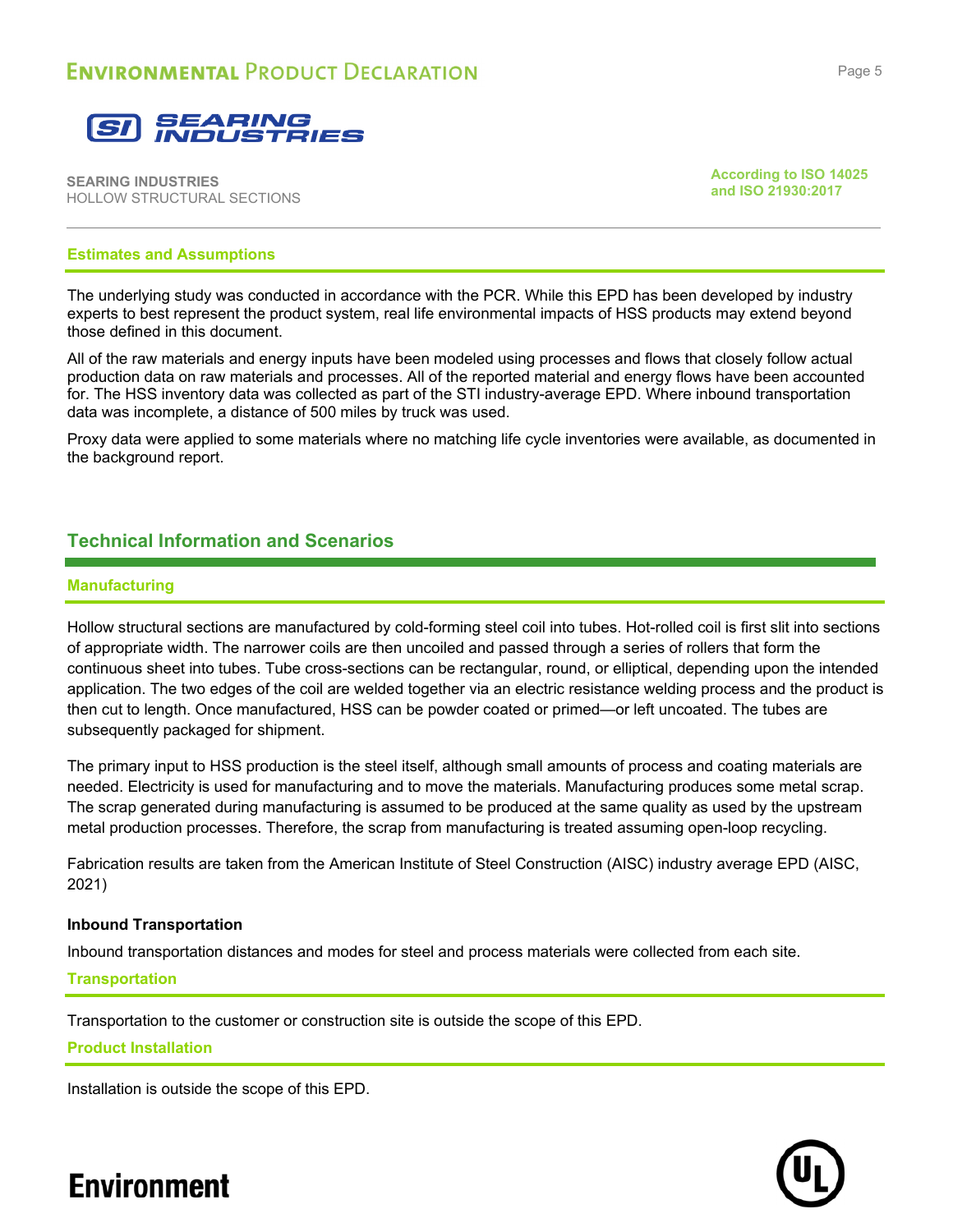

**According to ISO 14025 and ISO 21930:2017**

### **Use**

Product use is outside the scope of this EPD.

**Reuse, Recycling, and Energy Recovery**

Product reuse, recycling, and incineration for energy recovery is outside the scope of this EPD.

### **Disposal**

Product disposal is outside the scope of this EPD.

### **Environmental Indicators Derived from LCA**

North American life cycle impact assessment (LCIA) results are declared using TRACI 2.1 (Bare, 2012; EPA, 2012) methodology, with the exception of GWP which is reported using the IPCC AR5 (IPCC, 2013) methodology, excluding biogenic carbon. Primary energy use represents the lower heating value (LHV) a.k.a. net calorific value (NCV).

LCIA results are relative expressions and do not predict actual impacts, the exceeding of thresholds, safety margins or risks.

Fabrication requires 1.08 metric tons of HSS per 1 metric ton of fabricated product (AISC, 2021). A1 includes production of all 1.08 metric tons of HSS.

### **Table 1. LCIA results, per 1 metric ton of fabricated HSS**

| <b>PARAMETER</b>        | <b>UNIT</b>              | <b>TOTAL</b> | A <sub>1</sub> | A2           | A <sub>3</sub> |
|-------------------------|--------------------------|--------------|----------------|--------------|----------------|
| GWP100                  | $kg CO2$ eq.             | $1.92E + 03$ | $1.78E + 03$   | $4.46E + 01$ | $9.67E + 01$   |
| $ODP*$                  | kg CFC 11 eq.            | 1.62E-09     | $-2.04E-12$    | 8.67E-14     | 1.62E-09       |
| AP                      | $kg$ SO <sub>2</sub> eq. | $4.54E + 00$ | $4.21E + 00$   | 1.83E-01     | 1.52E-01       |
| EP                      | kg N eq.                 | 2.51E-01     | 2.23E-01       | 1.64E-02     | 1.23E-02       |
| <b>SFP</b>              | $kgO3$ eq.               | 8.64E+01     | 7.97E+01       | $4.44E+00$   | $2.23E + 00$   |
| $ADP$ <sub>fossil</sub> | MJ surplus               | $1.72E + 03$ | $1.54E + 03$   | 7.16E+01     | $1.04E + 02$   |

\* ODP has limited relevance due to the absence of ozone-depleting emissions in the LCI, in both the background and foreground data.

**Comparability:** Comparisons cannot be made between product-specific or industry average EPDs at the design stage of a project before a building has been specified. Comparisons may be made between product-specific or industry average EPDs at the time of product purchase when product performance and specifications have been established and serve as a functional unit for comparison. Environmental impact results shall be converted to a functional unit basis before any comparison is attempted.

Any comparison of EPDs shall be subject to the requirements of ISO 21930. EPDs are not comparative assertions and are either not comparable or have limited comparability when they have different system boundaries, are based on different product category rules or are missing relevant environmental impacts. Such comparison can be inaccurate,

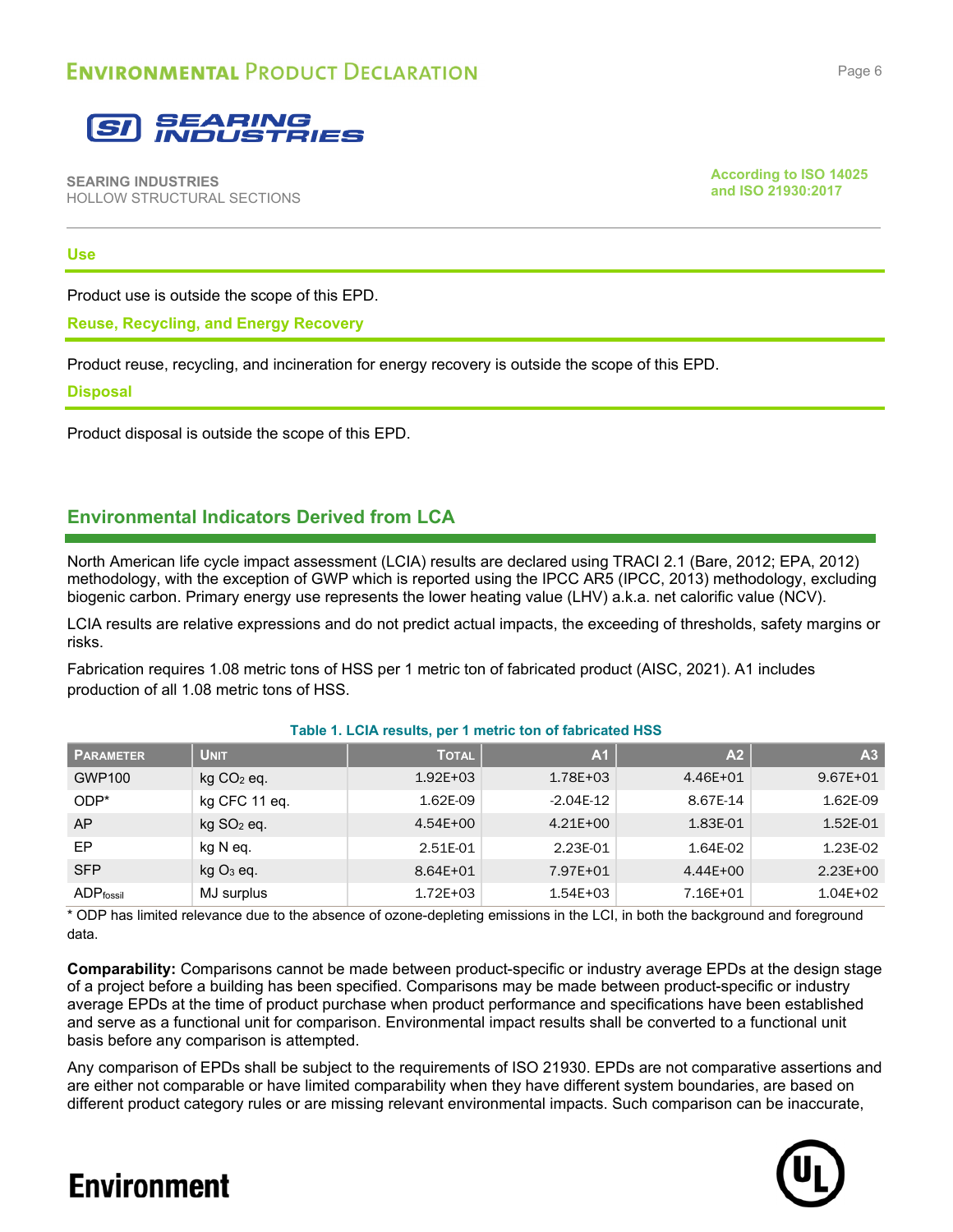

**According to ISO 14025 and ISO 21930:2017**

and could lead to erroneous selection of materials or products which are higher-impact, at least in some impact categories.

| <b>PARAMETER</b>        | <b>UNIT</b>    | <b>TOTAL</b>             | A <sub>1</sub>           | A2                       | A <sub>3</sub> |
|-------------------------|----------------|--------------------------|--------------------------|--------------------------|----------------|
| RPR <sub>E</sub>        | MJ LHV         | $1.28E + 03$             | $1.00E + 03$             | $6.24E + 01$             | $2.16E + 02$   |
| <b>RPR<sub>M</sub></b>  | <b>MJ LHV</b>  | $0.00E + 00$             | $0.00E + 00$             | $0.00E + 00$             | $0.00E + 00$   |
| NRPR <sub>E</sub>       | <b>MJ LHV</b>  | $2.47E + 04$             | $2.25E + 04$             | $6.91E + 02$             | $1.47E + 03$   |
| <b>NRPR<sub>M</sub></b> | MJ LHV         | $1.26E + 01$             | 1.80E-02                 | $0.00E + 00$             | $1.26E + 01$   |
| <b>SM</b>               | kg             | $5.13E + 02$             | $5.12E + 02$             | $0.00E + 00$             | 7.52E-01       |
| <b>RSF</b>              | MJ LHV         | $\overline{\phantom{0}}$ | $\overline{\phantom{0}}$ | $\overline{\phantom{0}}$ |                |
| <b>NRSF</b>             | MJ LHV         | $\overline{\phantom{m}}$ | $\overline{\phantom{0}}$ | -                        |                |
| <b>RE</b>               | <b>MJ LHV</b>  |                          | $\overline{\phantom{0}}$ | -                        |                |
| <b>FW</b>               | m <sup>3</sup> | $9.47E + 00$             | 8.60E+00                 | 1.81E-01                 | 6.82E-01       |

**Table 2. Resource use results, per 1 metric ton of fabricated HSS**

#### **Table 3. Output flows and waste categories results, per 1 metric ton of fabricated HSS**

| <b>PARAMETER</b> | <b>UNIT</b> | <b>TOTAL</b>             | A <sub>1</sub>               | A <sub>2</sub>           | A <sub>3</sub> |
|------------------|-------------|--------------------------|------------------------------|--------------------------|----------------|
| <b>HWD</b>       | kg          | 5.43E-01                 | 2.11E-01                     | $0.00E + 00$             | 3.32E-01       |
| <b>NHWD</b>      | kg          | 9.66E+00                 | $0.00E + 00$                 | $0.00E + 00$             | $9.66E + 00$   |
| <b>HLRW</b>      | kg          | 9.31E-04                 | 7.82E-04                     | 3.16E-05                 | 1.18E-04       |
| <b>ILLRW</b>     | kg          | 7.78E-01                 | 6.53E-01                     | 2.64E-02                 | 9.85E-02       |
| <b>CRU</b>       | kg          | $\overline{\phantom{0}}$ | $\overline{\phantom{m}}$     | $\overline{\phantom{m}}$ |                |
| <b>MR</b>        | kg          | $1.03E + 02$             | $2.54E + 01$                 | $0.00E + 00$             | 7.71E+01       |
| <b>MER</b>       | kg          |                          | $\qquad \qquad \blacksquare$ | $\overline{\phantom{m}}$ |                |
| <b>EE</b>        | MJ LHV      | $\overline{\phantom{0}}$ | -                            | -                        |                |

To align with the PCR, "product specific EPDs which include averaging shall report the range of results for all IPCC AR5 and TRACI indicators for products included in the average." The min and max results presented in Table 4 represent the facilities with the lowest (best) and highest (worst) impacts, respectively. Min and max facilities are determined for each impact category separately. The mean and median do not take production volumes across facilities into account (i.e., it is a calculation based on each individual facility as a data point), while the weighted average presented in Table 1 through Table 3 is calculated via production volume weightings reported by each participating facility. Fabrication represents the US average; therefore, it does not change between sites.

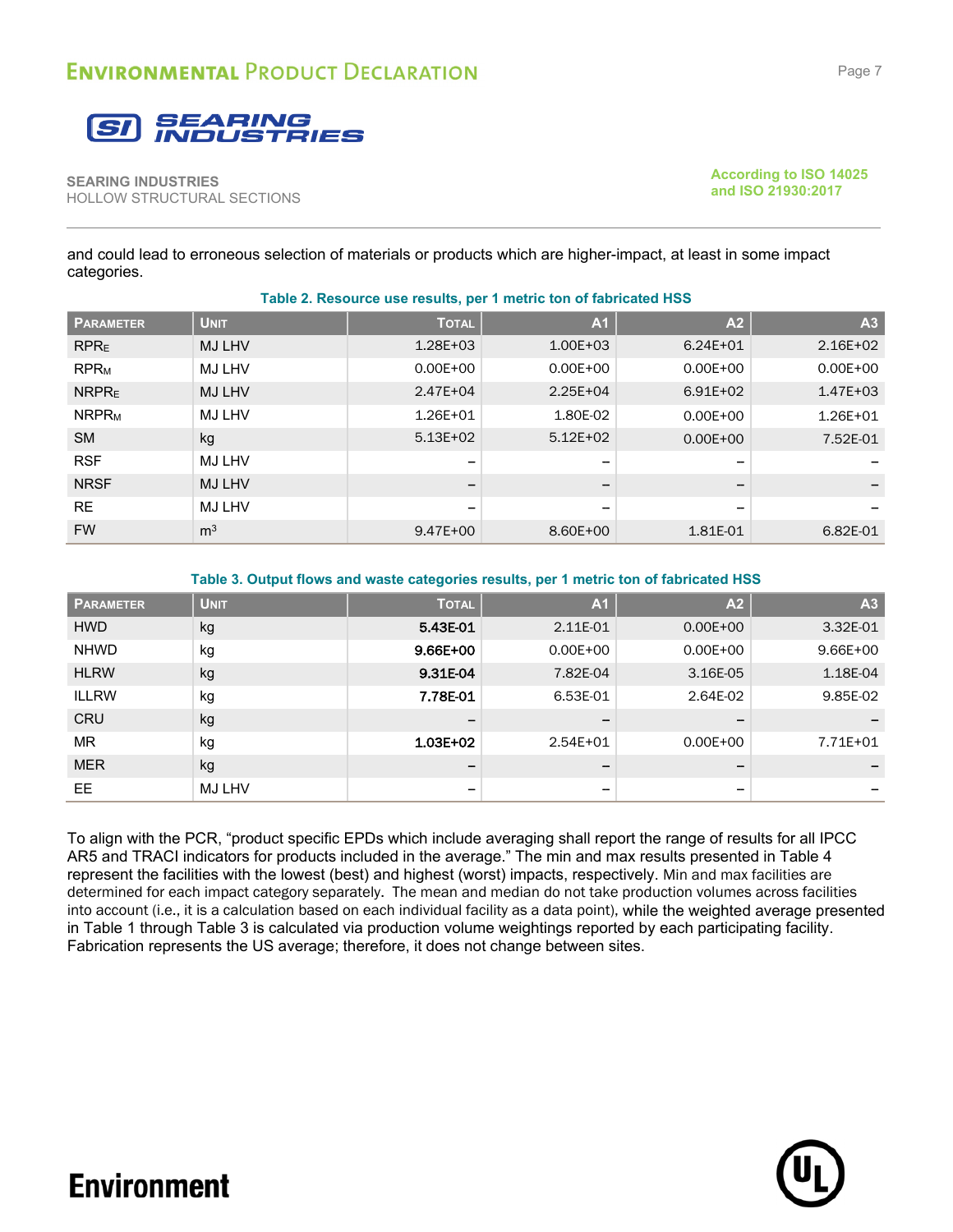

**According to ISO 14025 and ISO 21930:2017**

| Table 4. Statistical metrics across LCIA results, per 1 metric ton of fabricated HSS |                          |                    |                    |                                   |                     |                       |  |  |  |
|--------------------------------------------------------------------------------------|--------------------------|--------------------|--------------------|-----------------------------------|---------------------|-----------------------|--|--|--|
| <b>PARAMETER</b>                                                                     | <b>UNIT</b>              | <b>MIN (A1-A3)</b> | <b>MAX (A1-A3)</b> | <b>MAX/MIN RATIO</b><br>$(A1-A3)$ | <b>MEAN (A1-A3)</b> | <b>MEDIAN (A1-A3)</b> |  |  |  |
| <b>GWP100</b>                                                                        | $kg CO2$ eq.             | $1.74E + 03$       | $1.82E + 03$       | $1.05E + 00$                      | $1.78E + 03$        | $1.78E + 03$          |  |  |  |
| <b>ODP</b>                                                                           | kg CFC 11 eq.            | $-2.40E-12$        | $-1.62E-12$        | 6.77E-01                          | $-2.01E-12$         | $-2.01E-12$           |  |  |  |
| AP                                                                                   | $kg$ SO <sub>2</sub> eq. | $4.04E + 00$       | $4.41E + 00$       | $1.09E + 00$                      | $4.22E + 00$        | $4.22E + 00$          |  |  |  |
| EP                                                                                   | kg N eq.                 | 2.11E-01           | 2.36E-01           | $1.12E + 00$                      | 2.23E-01            | 2.23E-01              |  |  |  |
| <b>SFP</b>                                                                           | $kgO3$ eq.               | 7.52E+01           | $8.51E + 01$       | $1.13E + 00$                      | $8.01E + 01$        | $8.01E + 01$          |  |  |  |
| <b>ADP</b> fossil                                                                    | MJ surplus               | $1.49E + 03$       | $1.60E + 03$       | $1.07E + 00$                      | $1.55E + 03$        | $1.55E + 03$          |  |  |  |

Searing Industries' HSS product is manufactured at 2 different facilities. The results presented above represent a production-weighted average of these facilities. To understand how the GWP may vary between sites, facility-specific GWP100 results are presented below.

#### **Table 5. Facility-specific GWP100 results, per 1 metric ton**

| $GWP100$ (KG $CO2$ EQ) | A1.          | A2           | A3           | <b>TOTAL</b> | CRADLE-TO-GATE,<br>MILL PRODUCT <sup>*</sup> |
|------------------------|--------------|--------------|--------------|--------------|----------------------------------------------|
| Rancho Cucamonga, CA   | $1.82E + 03$ | 4.46E+01     | $9.67E + 01$ | $1.96E + 03$ | $1.69E + 03$                                 |
| Cheyenne, WY           | $1.74E + 03$ | $4.46E + 01$ | 9.67E+01     | $1.88E + 03$ | 1.61E+03                                     |

\* Per 1 metric ton unfabricated product

### **Visualization of Life Cycle Impact Assessment**



The relative contribution of each life cycle stage to the overall cradle-to-gate impact are presented in Figure 1.

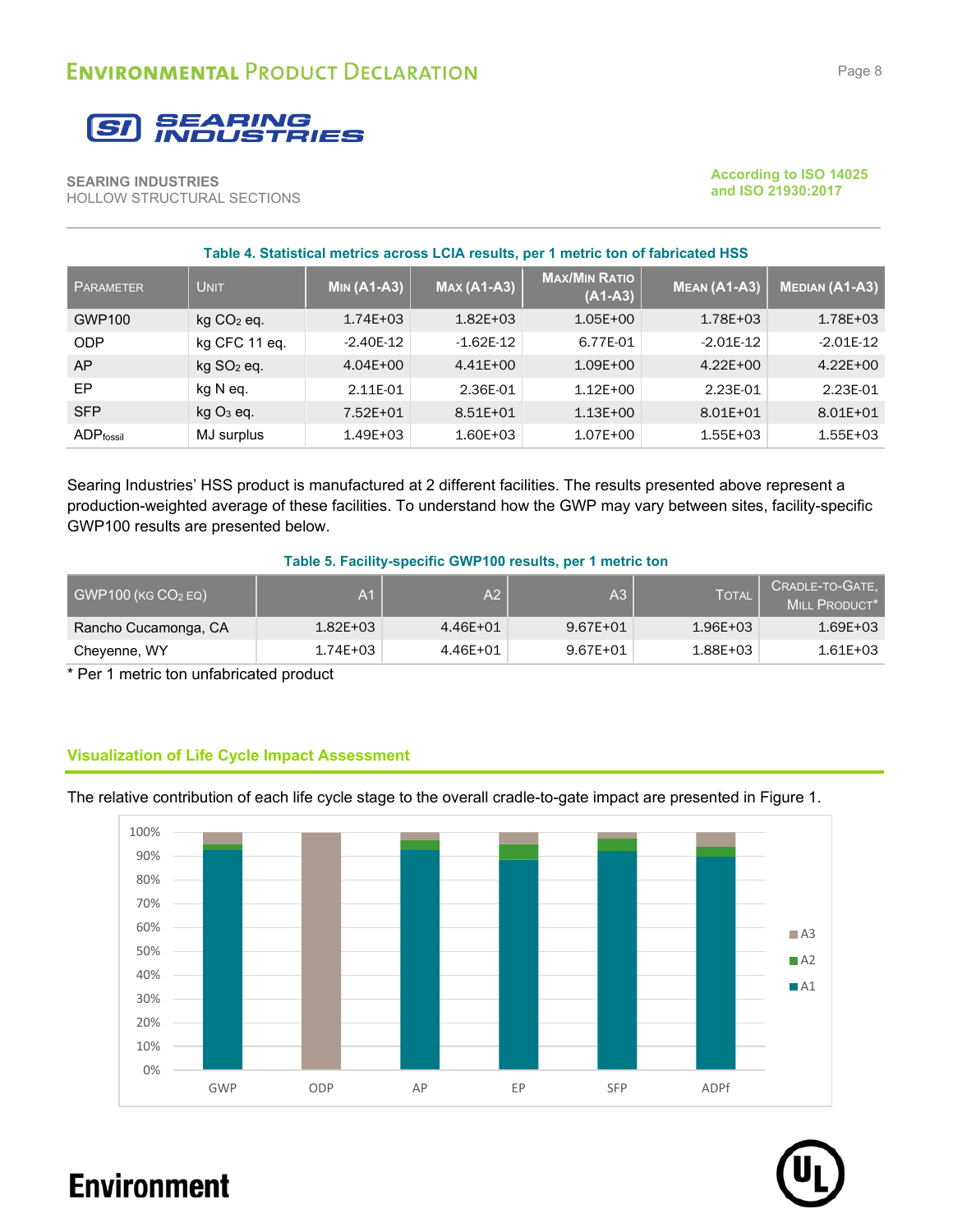

**According to ISO 14025 and ISO 21930:2017**

### Figure 1: Relative contribution by life cycle stage for 1 metric ton of hollow structural sections

The vast majority of potential environmental impacts is driven by the upstream burdens of steelmaking, therefore A1 is the dominant contributor across LCIA indicators – with the exception of ODP which is driven by electricity use during fabrication.

To better understand sources of potential environmental impacts in Searing's HSS manufacturing process, Figure 2 presents relative results for HSS manufacturing (A1 only). Potential environmental impacts for HSS manufacturing are dominated by upstream burdens of steelmaking.



Figure 2: Relative contribution by manufacturing component for 1 metric ton of hollow structural sections

### **Interpretation**

The cradle-to-gate potential environmental impacts of Searing Industries' HSS products are driven by steel coil production (A1). Transport to fabrication (A2) and fabrication (A3) contribute to potential environmental impacts on a smaller order of magnitude.

### **Additional Environmental Information**

### **Environment and Health During Manufacturing**

For information on safety and health guidelines for Searing products, please refer to Searing's Safety Data Sheets for each product which can be found online at https://www.searingindustries.com/resources/. Please follow all recommended guidelines.

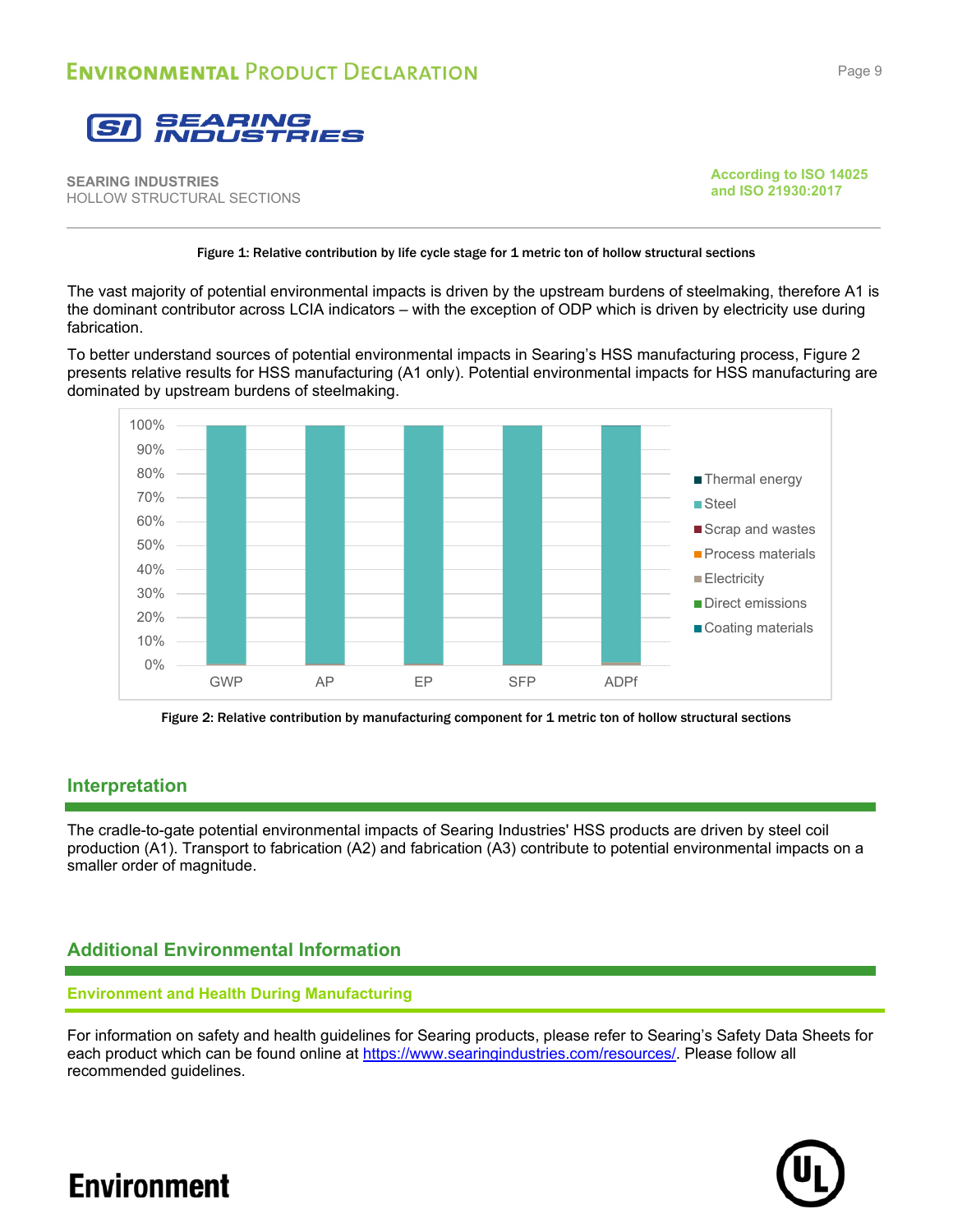

**According to ISO 14025 and ISO 21930:2017**

### **Environmental Activities and Certifications**

Being California based, Searing Industries is subject to some of the most stringent environmental laws in the country, and has built in numerous routine recycling procedures to ensure the lowest amount of waste output possible. This sustainable approach was carried over to the Searing's Wyoming plant when it was constructed, where production has successfully resulted in zero hazardous waste output. Searing has a long histrory as a responsible manufacturer and employer with zero infractions for health or safety violations at either of its manufacturing facilities.

### **Further Information**

For more information, please visit https://www.searingindustries.com/.

### **References**

- AISC. (2021). *Environmental Product Declaration: Fabricated Hot-Rolled Structural Sections.* UL Environment. Retrieved from https://www.aisc.org/globalassets/why-steel/epd-aisc-hr-sections-2021.pdf
- Bare, J. (2012). *Tool for the Reduction and Assessment of Chemical and other Environmental Impacts (TRACI) Software Name and Version Number: TRACI version 2.1 - User's Manual.* Washington, D.C.: U.S. EPA.
- EPA. (2012). *Tool for the Reduction and Assessment of Chemical and other Environmental Impacts (TRACI) User's Manual.* Washington, D.C.: US EPA.
- IPCC. (2013). *Climate Change 2013: The Physical Science Basis.* Genf, Schweiz: IPCC.
- ISO. (2006). *ISO 14040/Amd.1:2020: Environmental management Life cycle assessment Principles and framework.* Geneva: International Organization for Standardization.
- ISO. (2006). *ISO 14044:2006/Amd.1:2017/Amd.2:2020 Environmental management Life cycle assessment Requirements and guidelines.* Geneva: International Organization for Standardization.
- ISO. (2017). *ISO 21930: Sustainability in buildings and civil engineering works -- Core rules for environmental product declarations of construction products and services.* Geneva: International Organization for Standardization.
- Sphera. (2021). *GaBi LCA Database Documentation*. Retrieved from Sphera Solutions, Inc.: http://www.gabisoftware.com/america/support/gabi/
- UL Environment. (2018). *Part A: Life Cycle Assessment Calculation Rules and Report Requirements, Version 3.2.*
- UL Environment. (2020). *Part B: Designated Steel Construction Product EPD Requirements.*
- UL Environment. (2020). *Program Operator Rules v 2.5.*